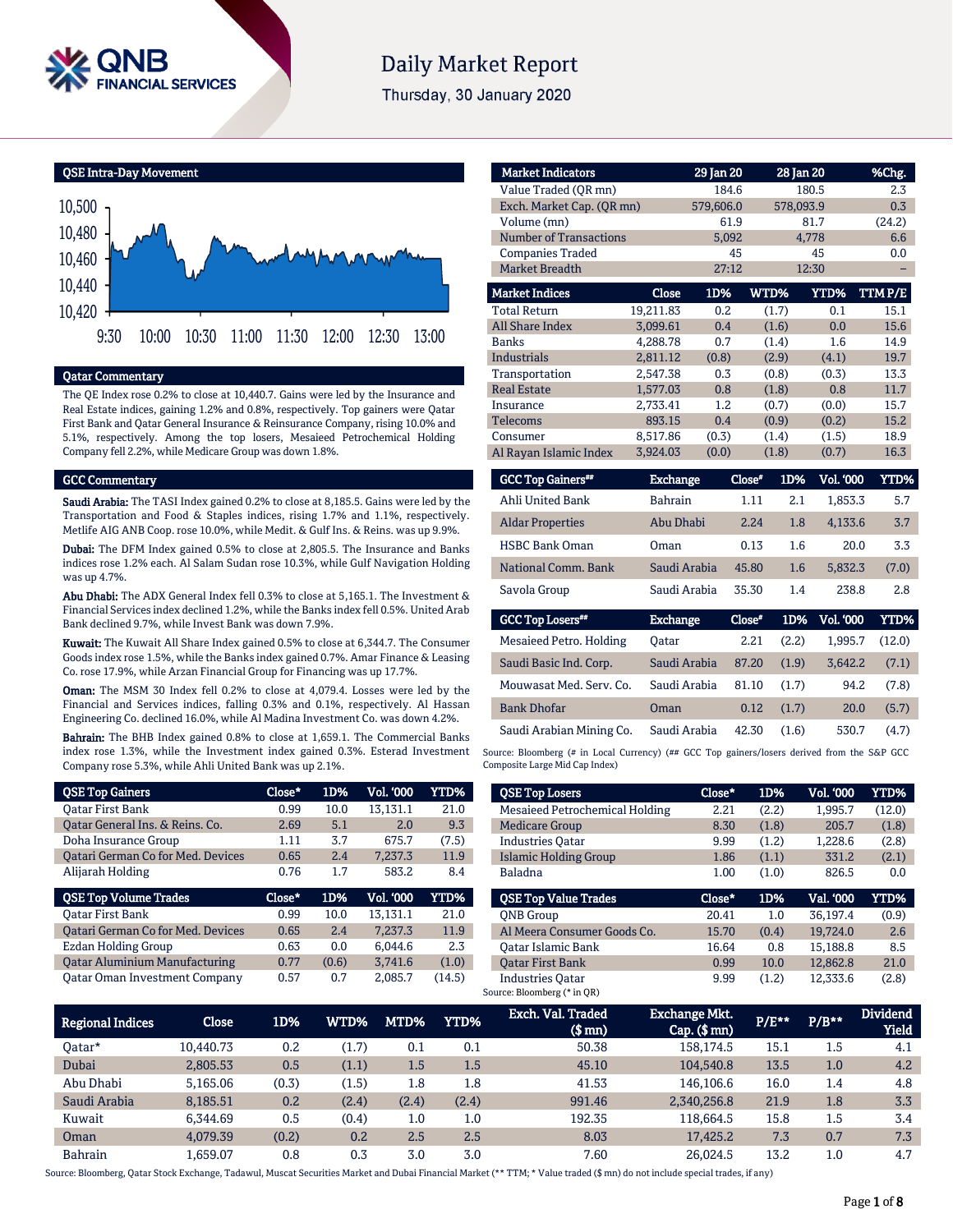# Qatar Market Commentary

- The QE Index rose 0.2% to close at 10,440.7. The Insurance and Real Estate indices led the gains. The index rose on the back of buying support from Qatari and GCC shareholders despite selling pressure from non-Qatari shareholders.
- Qatar First Bank and Qatar General Insurance & Reinsurance Company were the top gainers, rising 10.0% and 5.1%, respectively. Among the top losers, Mesaieed Petrochemical Holding Company fell 2.2%, while Medicare Group was down 1.8%.
- Volume of shares traded on Wednesday fell by 24.2% to 61.9mn from 81.7mn on Tuesday. Further, as compared to the 30-day moving average of 77.9mn, volume for the day was 20.6% lower. Qatar First Bank and Qatari German Company for Medical Devices were the most active stocks, contributing 21.2% and 11.7% to the total volume, respectively.

| <b>Overall Activity</b>    | Buy %* | Sell %* | Net (QR)       |
|----------------------------|--------|---------|----------------|
| Oatari Individuals         | 32.69% | 27.66%  | 9,288,690.56   |
| <b>Oatari Institutions</b> | 30.64% | 33.81%  | (5,866,314.21) |
| Oatari                     | 63.33% | 61.47%  | 3,422,376.35   |
| <b>GCC</b> Individuals     | 0.37%  | 0.53%   | (298, 510.54)  |
| <b>GCC</b> Institutions    | 3.40%  | 0.57%   | 5.226.447.24   |
| <b>GCC</b>                 | 3.77%  | 1.10%   | 4,927,936.70   |
| Non-Qatari Individuals     | 10.56% | 9.96%   | 1,101,990.50   |
| Non-Oatari Institutions    | 22.34% | 27.47%  | (9,452,303.56) |
| Non-Oatari                 | 32.90% | 37.43%  | (8,350,313,06) |

Source: Qatar Stock Exchange (\* as a % of traded value)

# Ratings, Earnings Releases, Global Economic Data and Earnings Calendar

# Ratings Updates

| Company               | Agencv | Market | Type*                       | Old Rating      | <b>New Rating</b> | <b>Rating Change</b>     | Outlook | <b>Outlook Change</b>    |
|-----------------------|--------|--------|-----------------------------|-----------------|-------------------|--------------------------|---------|--------------------------|
| Dubai Islamic<br>Bank | Fitch  | Dubai  | LT-IDR/ST-<br>IDR/VR/SR/SFR | $A/F1/bb+1/1/A$ | $A/F1/bb+1/1/A$   | $\overline{\phantom{0}}$ | Stable  | $\overline{\phantom{0}}$ |

Source: News reports, Bloomberg (\* LT – Long Term, ST – Short Term, SFR-Support Floor Rating, IDR – Issuer Default Rating, SR – Support Rating, VR – Viability Rating)

# Earnings Releases

| <b>Company</b>                    | Market         | <b>Currency</b> | Revenue (mn)<br>402019 | % Change<br>YoY | <b>Operating Profit</b><br>$(mn)$ 402019 | % Change<br>YoY          | Net Profit<br>(mn) 4Q2019 | % Change<br>YoY |
|-----------------------------------|----------------|-----------------|------------------------|-----------------|------------------------------------------|--------------------------|---------------------------|-----------------|
| Etihad Atheeb Telecom, Co.        | Saudi Arabia   | <b>SR</b>       | 77.3                   | $-25.6%$        | (4.8)                                    | N/A                      | (9.8)                     | N/A             |
| Savola Group                      | Saudi Arabia   | <b>SR</b>       | 5,495.6                | 2.8%            | 313.4                                    | N/A                      | 137.3                     | N/A             |
| Dur Hospitality Co.               | Saudi Arabia   | <b>SR</b>       | 173.8                  | 54.0%           | 34.9                                     | 96.2%                    | 24.5                      | 129.5%          |
| Nat. Shipping Co. of Saudi Arabia | Saudi Arabia   | <b>SR</b>       | 1.939.4                | 8.9%            | 382.6                                    | $-0.9%$                  | 249.1                     | 172.5%          |
| Saudi Electricity Co.*            | Saudi Arabia   | <b>SR</b>       | 65,040.0               | 1.5%            | 6.572.0                                  | 9.2%                     | 1.415.0                   | $-19.5%$        |
| Saudi Basic Industries Corp.**    | Saudi Arabia   | <b>SR</b>       | 32.8                   | $-18.5%$        | (0.6)                                    | N/A                      | (0.7)                     | N/A             |
| International Holdings Co.*       | Abu Dhabi      | <b>AED</b>      | 1.249.0                | 119.0%          | 176.0                                    | N/A                      | 507.4                     | 2413.7%         |
| Esterad Investment Company*       | <b>Bahrain</b> | <b>BHD</b>      | 4.4                    | 154.6%          | -                                        | $\overline{\phantom{0}}$ | 2.7                       | 455.1%          |

Source: Company data, DFM, ADX, MSM, TASI, BHB. (\*Financial for FY2019, \*\*Values in Billions)

#### Global Economic Data

| <b>Date</b> | Market  | <b>Source</b>                           | Indicator                        | Period    | Actual | Consensus | Previous |
|-------------|---------|-----------------------------------------|----------------------------------|-----------|--------|-----------|----------|
| 01/29       | US      | Mortgage Bankers Association            | <b>MBA Mortgage Applications</b> | $24$ -Jan | 7.2%   | -         | $-1.2%$  |
| 01/29       | EU      | European Central Bank                   | M3 Money Supply YoY              | Dec       | 5.0%   | 5.5%      | 5.6%     |
| 01/29       | Germanv | GfK AG                                  | GfK Consumer Confidence          | Feb       | 9.9    | 9.6       | 9.7      |
| 01/29       | France  | <b>INSEE National Statistics Office</b> | <b>Consumer Confidence</b>       | Ian       | 104    | 102       | 102      |
| 01/29       | Japan   | Economic and Social Research Institute  | Consumer Confidence Index        | Ian       | 39.1   | 39.5      | 39.1     |

Source: Bloomberg (s.a. = seasonally adjusted; n.s.a. = non-seasonally adjusted; w.d.a. = working day adjusted)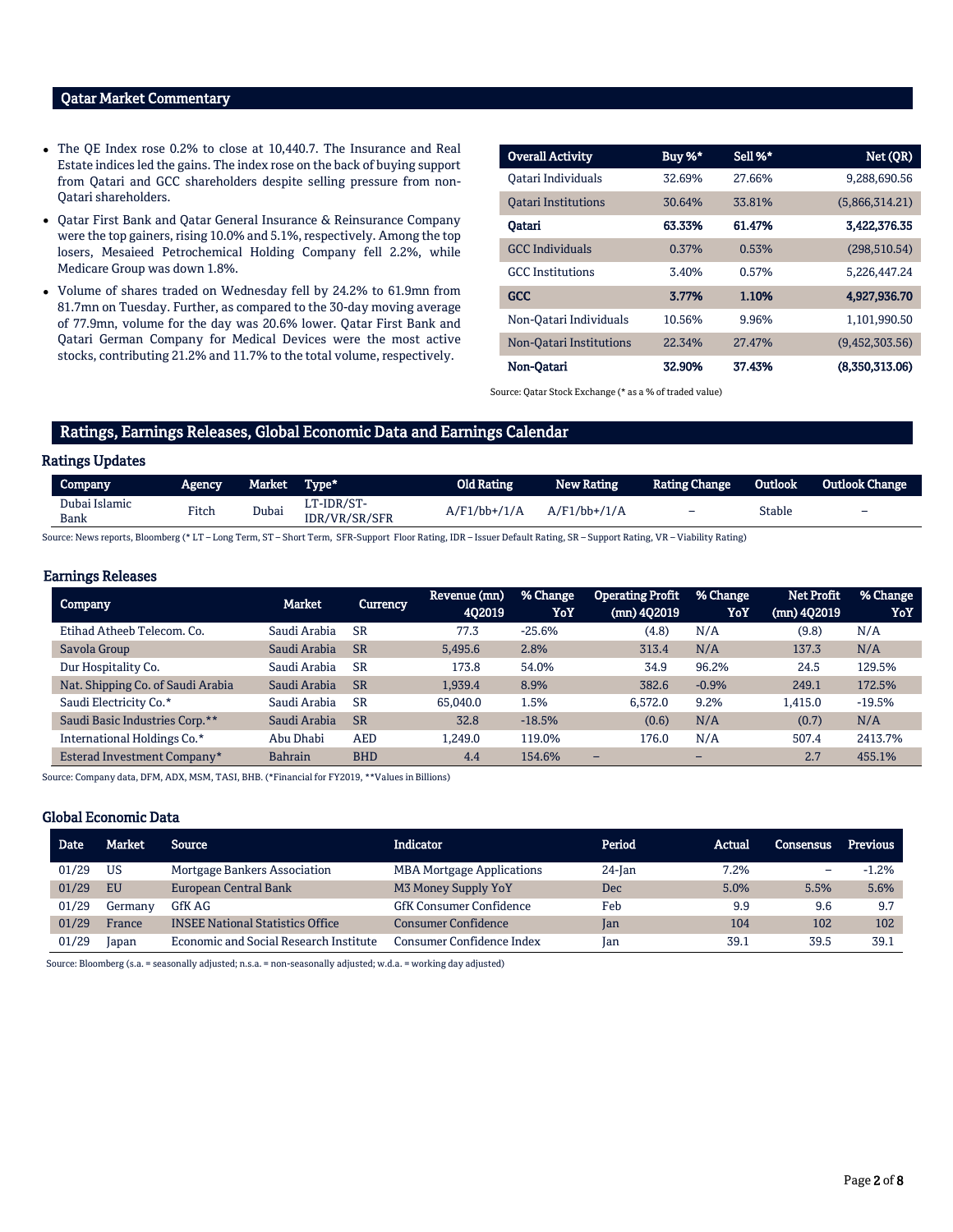| <b>Tickers</b> | <b>Company Name</b>                           | Date of reporting 4Q2019 results | No. of days remaining | <b>Status</b> |
|----------------|-----------------------------------------------|----------------------------------|-----------------------|---------------|
| <b>NLCS</b>    | Alijarah Holding                              | 30-Jan-20                        | 0                     | Due           |
| <b>DHBK</b>    | Doha Bank                                     | $2-Feb-20$                       | 3                     | Due           |
| QIGD           | Qatari Investors Group                        | $2$ -Feb-20                      | 3                     | Due           |
| QATI           | <b>Qatar Insurance Company</b>                | $2-Feb-20$                       | $\overline{3}$        | Due           |
| <b>VFQS</b>    | Vodafone Oatar                                | 3-Feb-20                         | 4                     | Due           |
| <b>MCGS</b>    | <b>Medicare Group</b>                         | $4$ -Feb-20                      | 5                     | Due           |
| <b>UDCD</b>    | <b>United Development Company</b>             | 5-Feb-20                         | 6                     | Due           |
| <b>OIMD</b>    | <b>Oatar Industrial Manufacturing Company</b> | 5-Feb-20                         | 6                     | Due           |
| IQCD           | <b>Industries Oatar</b>                       | 10-Feb-20                        | 11                    | Due           |
| <b>OAMC</b>    | <b>Qatar Aluminum Manufacturing Company</b>   | 12-Feb-20                        | 13                    | Due           |
| <b>OEWS</b>    | Oatar Electricity & Water Company             | 12-Feb-20                        | 13                    | Due           |
| <b>QCFS</b>    | Qatar Cinema & Film Distribution Company      | 12-Feb-20                        | 13                    | Due           |
| <b>DOHI</b>    | Doha Insurance Group                          | 12-Feb-20                        | 13                    | Due           |
| <b>SIIS</b>    | Salam International Investment Limited        | 13-Feb-20                        | 14                    | Due           |
| <b>ORDS</b>    | Ooredoo                                       | 13-Feb-20                        | 14                    | Due           |
| QGRI           | Oatar General Insurance & Reinsurance Company | 17-Feb-20                        | 18                    | Due           |
| <b>AHCS</b>    | Aamal Company                                 | 18-Feb-20                        | 19                    | Due           |

Source: QSE

# News

Earnings Calendar

### Qatar

 CBQK posts 24.8% YoY increase but 9.3% QoQ decline in net profit in 4Q2019, misses our estimate – The Commercial Bank's (CBQK) net profit rose 24.8% YoY (but declined 9.3% on QoQ basis) to QR517.1mn in 4Q2019, missing our estimate of QR589.0mn (variation of -12.2%). Net interest income increased 78.5% YoY and 42.1% QoQ in 4Q2019 to QR1,024.4mn. The company's net operating income came in at QR1,493.6mn in 4Q2019, which represents an increase of 76.7% YoY (+48.4% QoQ). The bank's total assets stood at QR147.5bn at the end of December 31, 2019, up 9.3% YoY (+1.3% QoQ). Loans and advances to customers were QR88.0bn, registering a rise of 4.0% YoY at the end of December 31, 2019, mainly due to the government and public sector. However, on QoQ basis Loans and advances to customers decreased 1.2%. Investment securities rose 21% to QR26.8bn, primarily in sovereign bonds. Customer deposits rose 6.3% YoY and 2.7% QoQ to reach QR76.3bn at the end of December 31, 2019, with the increase mainly in the current and call deposits. In FY2019, The Commercial Bank Group has reported a 21% YoY jump in net profit to QR2.02bn. EPS amounted to QR0.44 in FY2019 as compared to QR0.35 in FY2018. The board of directors proposed a dividend distribution to shareholders of QR0.2 per share i.e. 20% of the nominal share value. The financials and proposed dividend distribution are subject to Qatar Central Bank approval and endorsement by shareholders at the bank's Annual General Meeting. Net interest income for the group rose 19% to QR2.96bn in 2019 and net interest margin improved to 2.5% against 2.1% a year ago. "The increase in margins is mainly due to lower cost of funds as we dynamically managed our liability book in a falling interest rate environment through a change in liability book mix. Within the asset book, the investment book yields improved," CBQK's Vice

Chairman, Hussain Alfardan said. Non-interest income grew 35% to QR1.38bn in 2019 on jump in net fee and commission income, mainly from cards and transactional banking, foreign exchange earnings and income from investment securities. Total operating expenses grew at a group level, up 5%, to QR1.23bn in 2019, driven by staff expenses due to the IFRS 2 accounting of its performance rights (share options) granted to staff. The group's net provisions fell 22% to QR653.7mn in 2019. The nonperforming loan ratio declined to 4.9% compared to 5.6% a year ago. The loan coverage ratio increased to 82.1% against 78.6% in 2018. The group impaired its associate United Arab Bank (UAB) by QR413.9mn in 2019, on conversion from asset held-for-sale to an associate as the UAB's book value was higher than the industry standard model used for its valuation. Reiterating the commitment to efficiency and cost optimization, Joseph Abraham, the group Chief Executive said it continued to invest in the processes digitization and in sourced key functions, which led the cost-to-income ratio improve to 28.3% from 33.4%, thus contributing to a 34% rise in operating profit for 2019. Despite challenging market conditions and lira depreciation by about 21%, Turkey's Alternatif Bank reported a 10% jump in net profit to QR100mn. It grew customer deposits by 4%; while loans and advances shrank 3% at the end of 2019. NBO, performed steadily during 2019, reporting a net profit of QR485mn. (QNB FS Research, QSE, Gulf-Times.com)

 QFLS' bottom line rises 3.0% YoY and 6.5% QoQ in 4Q2019, inline with our estimate – Qatar Fuel Company 's (QFLS) net profit rose 3.0% YoY (+6.5% QoQ) to QR344.6mn in 4Q2019, in line with our estimate of QR336.9mn (variation of +2.3%). The company's revenues came in at QR5,741.7mn in 4Q2019, which represents a decrease of 7.1% YoY. However, on QoQ basis revenues almost came in flat i.e. QR5,740.9mn in 3Q2019. In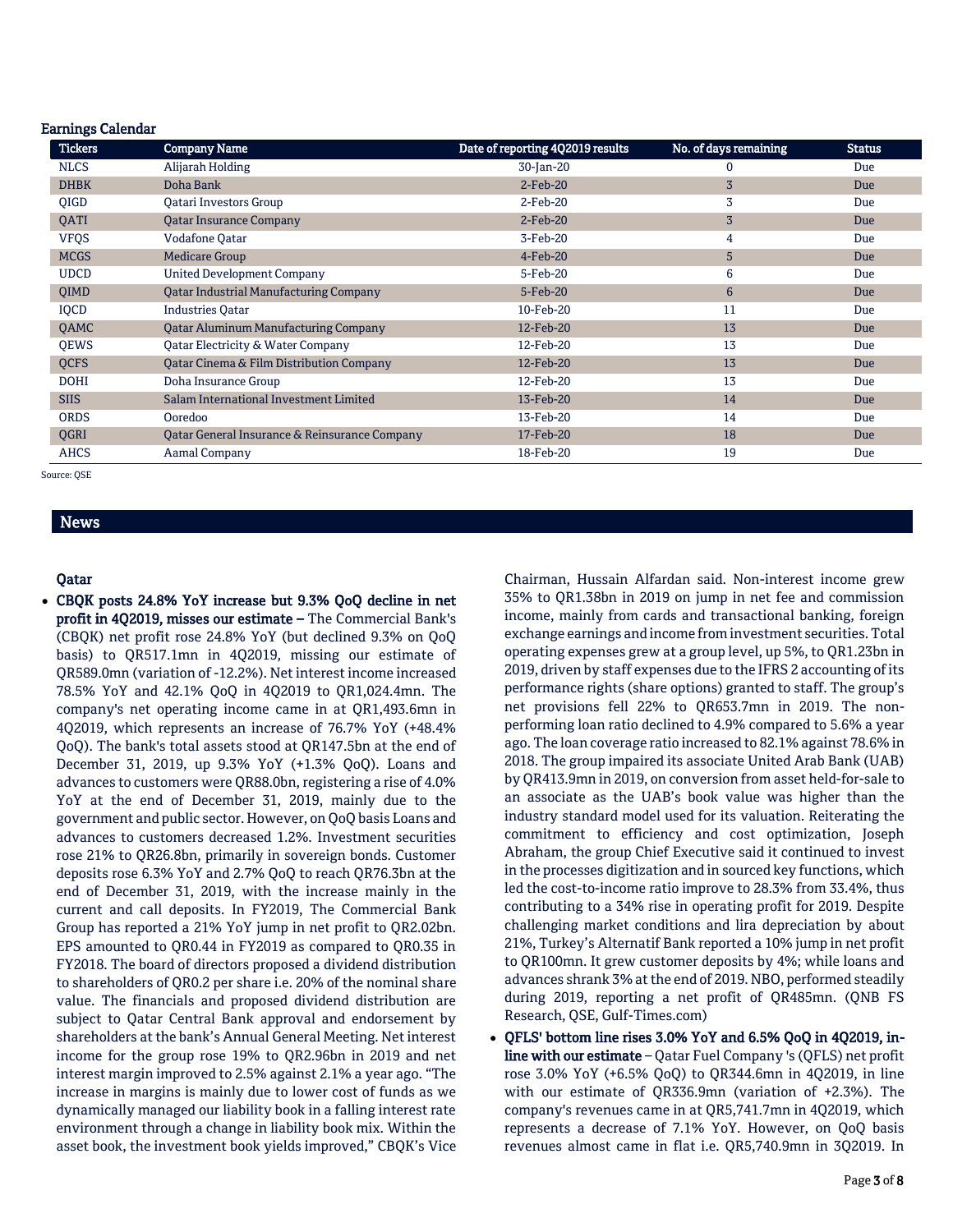- FY2019, higher sales income and efficiency, cost optimization as well as better investment and cash returns helped WOQOD to post a net profit of QR1.22bn, an increase of 5% YoY. In view of the profitability, the company has suggested QR0.8 cash dividend to be approved by shareholders at the annual general assembly scheduled on March 18, 2020. EPS stood at QR1.22 in FY2019 compared to QR1.17 the previous year and net worth increased 5% YoY to QR8.7bn. The year 2019 witnessed a record high in total fuels sales aggregating 10.5bn liters, representing a 1.4% an annual growth, super gasoline (5%), premium gasoline (2%), jet fuel (6%), bunker fuel (42%), liquefied petroleum gas or LPG (2%) and natural gas (49%); whereas those of diesel product fell 8% on lower demand. Retail petroleum sales recorded a 24% increase, diesel (12%), super gasoline (37%), premium gasoline (24%), and sales of non-fuel retail business, including Sidra C-Store sales (13%). The increase in retail sales was on account of the opening of several additional petrol stations. The year saw the completion of 30 petrol stations, most of which are operational, and the rest are in process of completing governmental procedures and approvals which are expected to be in operation by the end of the first quarter 2020. WOQOD has an ambitious plan to raise the number of fuel stations to 150 by 2022, which will have a positive impact in providing service to citizens and residents and in enhancing shareholders' rights. "The number of stations that were built in 2019 contributed to raising the WOQOD's share in the retail fuel market to 82% by the end of 2019 compared to 66% in 2018," a company spokesman said. Last year witnessed the completion of the bitumen expansion project, which provides an adequate storage capacity and enhances the ability of WOQOD to increase its share in the local market, as well to ensure the product availabilities in the country at appropriate times for customers at competitive prices. (QNB FS Research, QSE, Gulf-Times.com)
- IHGS' bottom line declines 8.9% YoY in 4Q2019 Islamic Holding Group (IHGS) reported net profit of QR0.74mn in 4Q2019 as compared to net profit of QR0.82mn in 4Q2018, (which represents a decline of 8.9% YoY) and net loss of QR0.18mn in 3Q2019.The company's net brokerage & commission income came in at QR0.80mn in 4Q2019, which represents a decrease of 23.1% YoY. However, on QoQ basis Net brokerage & commission income rose 12.1%. In FY2019, IHGS recorded net profit of QR397,049 compared to net profit amounting to QR417,872 for the same period of the previous year. EPS amounted to QR0.0070 in FY2019 as compared to QR0.0074 in FY2018. The board of directors recommended not distributing profits for the fiscal year ending on December 31, 2019. (QSE)
- AHCS board to meet on February 18 to discuss the financial statements – Aamal Company (AHCS) announced that its board of directors will hold its meeting on February 18, 2020 to discuss and approve the consolidated financial statements for the period ended December 31, 2019. (QSE)
- QGRI board to meet on February 17 to discuss the financial statements – Qatar General Insurance & Reinsurance Company (QGRI) announced that its board of directors will hold its meeting on February 17, 2020 to discuss and approve the consolidated financial statements for the period ended December 31, 2019. (QSE)
- Baladna announces board meeting's result Baladna announced the results of its board of directors' meeting held on January 29, 2020 where the board discussed the company's performance for the year 2019 and approved the budget for the year 2020, the company's Delegation of Authority, Board of Directors Charter and Governance Policies. (QSE)
- WOQOD opens Rawdat Al Hamama -3 new petrol station As part of Qatar Fuel Company's (WOQOD) ongoing expansion plans to be able to serve every area in Qatar, WOQOD opened Rawdat Al Hamama -3 Petrol Station on January 29, 2020, and by this it raised its network of various petrol stations to 102. Rawdat Al Hamama -3 Petrol Station is spread over an area of 12,750 square meters and has 3 lanes with 9 dispensers for light vehicles, which will serve Rawdat Al Hamama area and their neighborhood. Rawdat Al Hamama -3 Petrol Station offer roundthe-clock services to residents, and include Sidra convenience store, manual car wash, Oil Change and tire repair, and sale of LPG cylinders "SHAFAF", in addition to sale of gasoline and diesel products for light vehicles. (QSE)
- QEWS postpones its board meeting to February 16 to discuss the financial statements - Qatar Electricity & Water Board (QEWS) has postponed its board meeting to February 16, 2020 instead of February 12, 2020 to discuss the financial statements for the year ending December 31, 2019. (QSE)
- GISS' subsidiary is launch customer for Leonardo's AW189K series – Gulf Helicopters Company (GHC), a subsidiary of Gulf International Services (GISS) and a major player in the offshore transport sector and an established AW139 and AW189 operator, is the launch customer for the Leonardo's AW189K series, which will be pressed into service in the second half of 2020. The AW189, which is manufactured by the Milan Stock Exchange-listed Leonardo, has already demonstrated it to be one of the company's most successful models through its sales, deliveries and flight hours. (Gulf-Times.com)
- QCB asks banks to strengthen KYC norms to fight financial crimes – The Qatar Central Bank (QCB) has asked banks and financial institutions to strengthen their KYC (know-yourcustomer) norms as part of due diligence to combat all kinds of financial crimes, including money laundering and terror financing. Cautioning that financial crimes are developing rapidly with the progress of technology to impact the economy and financial stability; QCB's Deputy Governor and Chairman of the National Anti-Money Laundering and Combating the Financing of Terrorism Committee Sheikh Mohamed bin Hamad Al Thani emphasized the need for uniting efforts in the face of these crimes. Addressing the Compliance Challenges and Combating Financial Crime Conference, organized by the Union of Arab Banks (UAB) and the World Union Of Arab Bankers; he asked the financial sector to understand the risks of all kinds of financial crimes, and called for due diligence at combating it according to the best practices, as well as adopting financial technology innovations and enhance financial inclusion. Qatar has made necessary amendments to a number of laws related to combating money laundering and terrorist financing which contribute to setting the best legislative practices for an integrated system, he said, affirming Doha's commitment to international standards issued by the Financial Action Task Force (FATF). (Gulf-Times.com)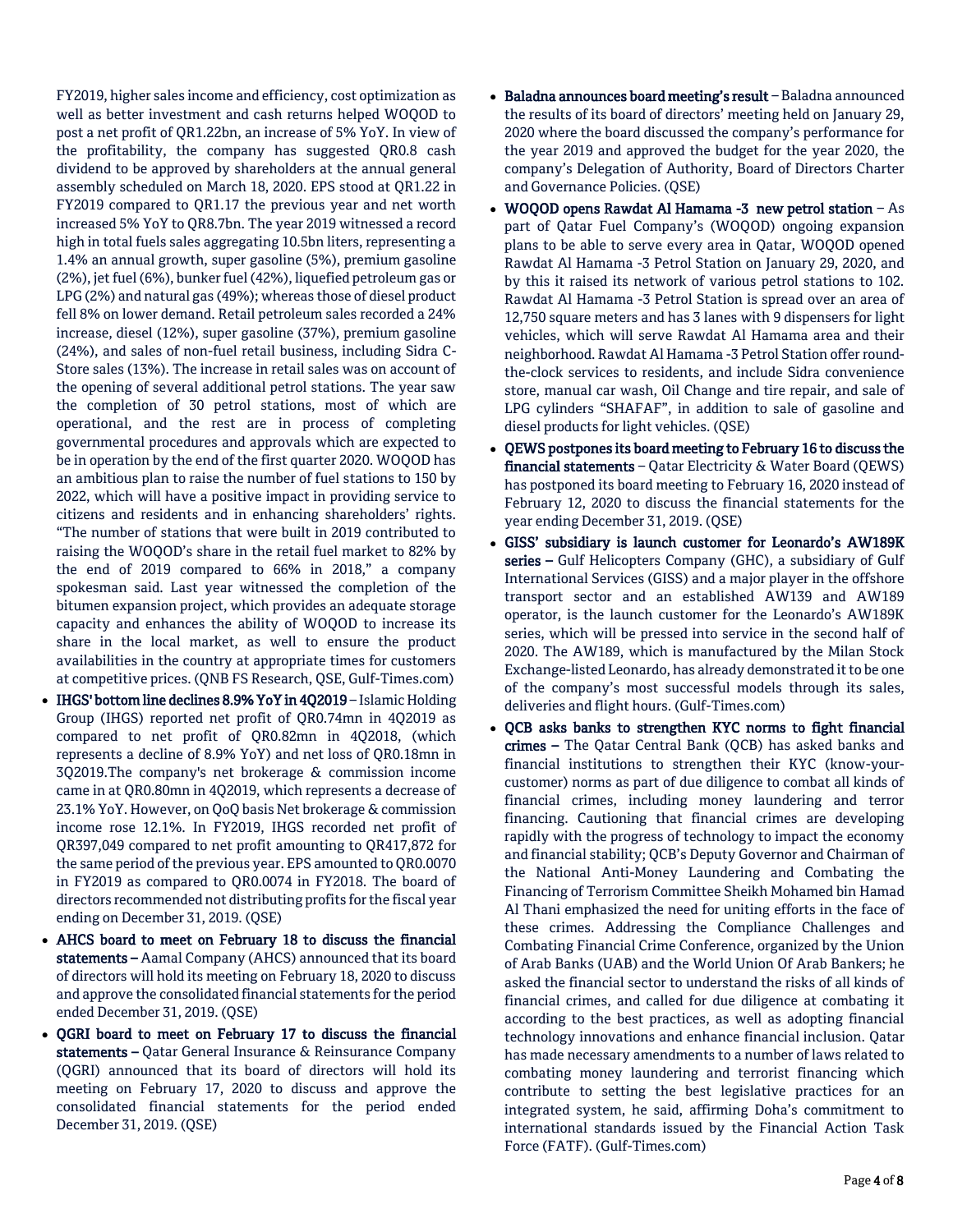- Oversupply in Qatar's real estate market likely to peak in the next 2-3 years – Oversupply in Qatar's real estate market is likely to reach a peak in the next two to three years as new supply is delivered prior to the 2022 FIFA World Cup. The new supply is likely to slow down thereafter until it is absorbed by new demand, leading global real estate consultant Cushman & Wakefield said in its 2020 outlook which was announced during the company's quarterly breakfast briefing on Qatar's real estate performance yesterday. It added that there will be a temporary peak in demand in late 2022, which will distort the market dynamics temporarily. Major investment in tourism projects should provide a welcome boost to the tourism sector, but sustaining 50,000 hotel rooms may prove a challenge in the coming years. However, government initiatives, deregulation and relaxed ownership rules will help to diversify the economy and encourage inward investment, which is required to sustain the real estate market. The high concentration in new real estate development projects continues to put downward pressure on rents, as supply of residential, office, and retail property surpasses the growth in demand. The launch of Qatar Rail services last year also provided substantially increased connectivity between the city's residential, commercial and leisure districts providing a boost to real estate developments in proximity to the 37 metro stations. (Peninsula Qatar)
- Cabinet approves draft law for food safety committee The Cabinet has approved its draft decision on the establishment of a permanent committee concerned with food safety in the country. This came during the Cabinet's regular meeting Wednesday, the official Qatar News Agency (QNA) reported. According to the provisions of the draft, the 'Standing Committee for Human Food Safety' will be established at the Ministry of Public Health (MoPH). It will be headed by a representative of the MoPH and have, as members, representatives from the relevant authorities. (Gulf-Times.com) International
- Fed keeps rates steady, to tailor Treasury bill purchases later this year – The Federal Reserve held interest rates steady on Wednesday at its first policy meeting of the year, with the head of the US central bank pointing to continued moderate economic growth and a strong job market, and giving no sign of any imminent changes in borrowing costs. "We believe the current stance of monetary policy is appropriate to support sustained economic growth, a strong labor market and inflation returning to our symmetric 2% objective," Fed Chair Jerome Powell said at a news conference following the central bank's unanimous decision to maintain the key overnight lending rate in a range of between 1.50% and 1.75%. He noted signs that global economic growth was stabilizing and diminishing uncertainties around trade policy, concern about both of which were key factors in the Fed's decisions to cut rates three times last year. (Reuters)
- US fourth quarter goods trade deficit widens, prompting growth forecast cuts – The US goods trade deficit rose sharply in December as imports rebounded and businesses became more cautious on accumulating inventory, prompting some economists to cut their fourth quarter economic growth estimates. The housing market also provided some discouraging news on Wednesday, with contracts to purchase previously owned homes dropping by the most in more than nine-and-a-

half years in December. The housing market has been regaining momentum after slumping in 2018 and the first half of 2019, thanks to lower mortgage rates. The Commerce Department said the goods trade gap, which had dropped for three straight months due to declining imports, surged 8.5% to \$68.3bn last month. In December, goods imports surged 2.9% to \$205.3bn after decreasing 1.3% in November. Imports were boosted by industrial supplies, food, consumer and capital goods. Motor vehicle and parts imports, however, fell last month. Exports of goods rose 0.3% last month to \$137.0bn after increasing 0.8% in November. There were increases in exports of industrial supplies and capital goods. Exports of consumer goods and motor vehicles and parts dropped. Food exports were unchanged last month. (Reuters)

- BoE rate cut hangs in balance at Carney's last policy meeting The Bank of England (BoE) appears close to cutting interest rates for the first time in more than three years in Governor Mark Carney's final policy vote on Thursday, the day before Britain leaves the European Union. The British central bank will assess the economy's near standstill in late 2019, against early signs that Prime Minister Boris Johnson's emphatic victory in December's election has boosted confidence, at least for now. Financial markets priced in a 45% chance on Wednesday that the Monetary Policy Committee would cut Bank Rate to 0.5% from 0.75%. Economists polled by Reuters two weeks ago predicted a 6-3 vote to keep rates on hold. Two policymakers, Michael Saunders and Jonathan Haskel, have been voting for a rate cut since November. Comments from Carney and two other policymakers since then have raised the chance that a majority of MPC members will now back a cut. (Reuters)
- BRC: Decline in UK shop prices eases in January The rate of decline in prices on the British high street slowed in January, an industry survey showed on Wednesday. Shop prices fell by 0.3% in annual terms, following a 0.4% drop in December, the British Retail Consortium trade body and market research firm Nielsen said. "There is no inflationary pressure coming from the high street as shoppers remain nervous about spending and discounting continues for many non-food retailers," Mike Watkins, head of retailer and business insight at Nielsen, said. Prices over the previous six months had fallen by an average 0.5% in annual terms. "Whilst promotions in supermarkets have returned to more normal levels post-Christmas, the sector remains embattled with fierce price competition which looks set to continue," Watkins added. (Reuters)
- Nationwide: UK house prices rise at fastest pace since November 2018 – British house prices rose in January at their fastest annual rate since November 2018, adding to signs of a modest pick up in the housing market and broader economic confidence since December's election, industry figures showed on Wednesday. Nationwide Building Society said annual house price growth in January increased to 1.9% from December's 1.4%, above all forecasts in a Reuters poll of economists, in what it called a "modest pickup". House prices in January alone rose by 0.5% on the month, up from 0.1% in December and above the average forecast of a 0.3% rise. The Bank of England will need to weigh up signs of a recent economic pick-up against an overall sluggish picture in official measures of growth at the end of last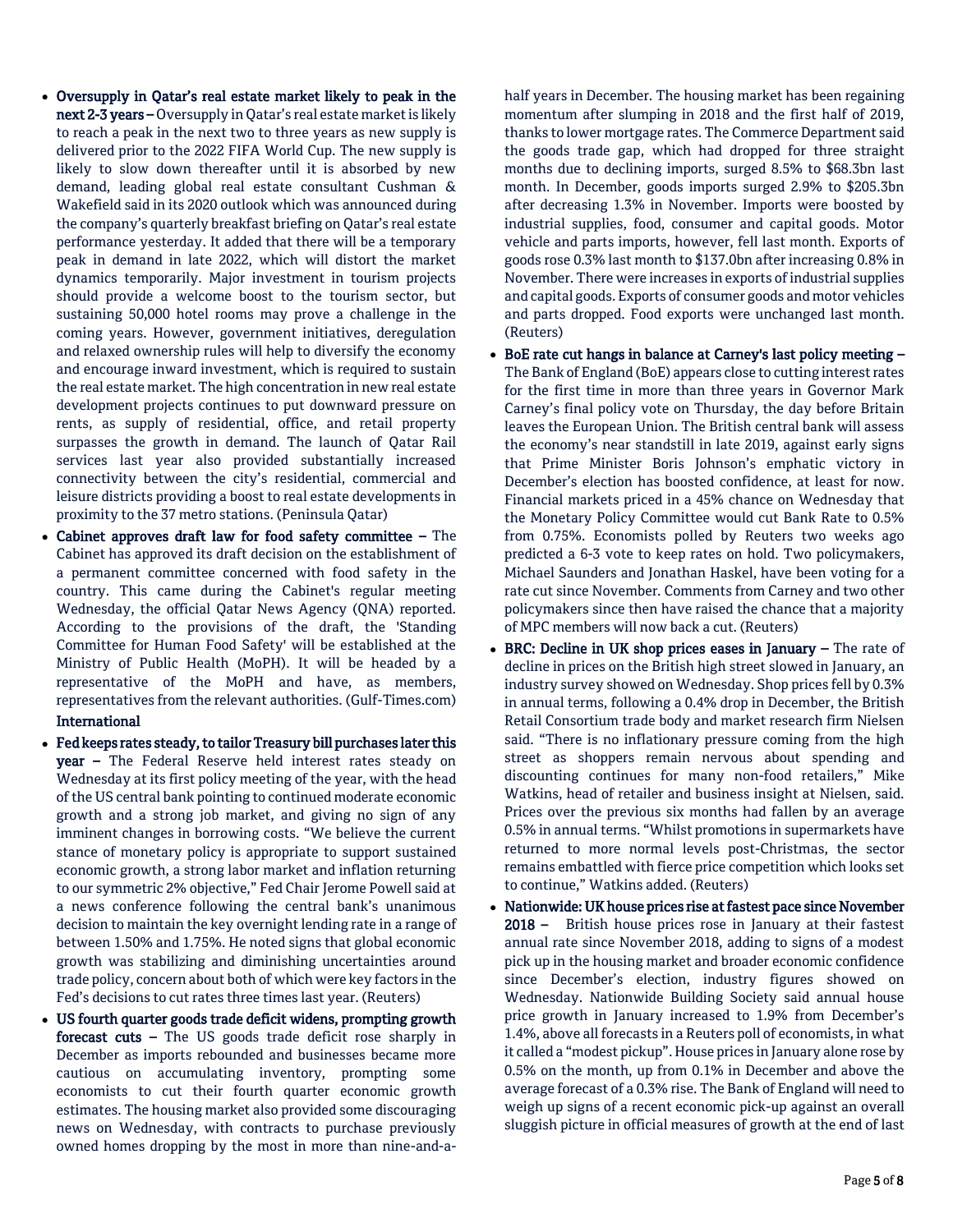year, when it decided whether to announce an interest rate cut on Thursday. (Reuters)

- Consumer morale rises unexpectedly in Germany, France, Italy Consumer morale in Germany, France and Italy rose unexpectedly at the start of the year, data showed on Wednesday, suggesting that shoppers are ready to open their wallets and support overall growth in the three biggest economies of the Eurozone. The surprisingly solid figures are likely to please European Central Bank President Christine Lagarde, who has called on the single currency bloc to create more of its economic growth at home if it is to withstand headwinds from abroad. In Germany, Europe's largest economy, the GfK institute said that its consumer sentiment indicator, based on a survey of some 2,000 Germans, rose to 9.9 points heading into February from 9.7 in the previous month. This confounded a Reuters poll prediction for a reading of 9.6. In France, the second-biggest economy in the Eurozone, consumer confidence rose unexpectedly in January despite major strikes against pension reform grabbing headlines and causing transport chaos through much of the month. The INSEE official statistics agency said its monthly consumer confidence index rose to 104 from 102 in December, when it hit the lowest level since July as massive transport strikes erupted. Economists polled by Reuters had on average forecast that the index would hold steady. In Italy, consumer confidence this month rose to 111.8 from 110.8 in December, higher than a median forecast of 110.5 registered in the Reuters' poll. The latest data comes against a backdrop of continued sluggish growth in the Eurozone's third largest economy. (Reuters)
- ECB data point to widening split in Eurozone economy Bank lending to Eurozone companies dropped to a two-year low last month while household lending expanded to a post-financialcrisis high, suggesting a widening rift in the bloc's economy, European Central Bank data showed on Wednesday. Many companies in the Eurozone are struggling with plunging trade and a manufacturing recession, but consumers remain relatively optimistic. Wages and employment are still rising and the service sector continues to expand. Lending growth to nonfinancial corporations slipped to 3.2% from 3.4% a month earlier, the lowest figure in 24 months. At the same time, lending to households accelerated to 3.7% from 3.5%, the best reading in 11 years. The monthly flow of loans to businesses was just 0.7bn Euros, less than a tenth of the average monthly flow last year and the second-worst monthly reading all year. The drop came as companies shied away from long-term credit, the segment the ECB is hoping to boost with ultra-cheap funding. The 23.8bn Euro monthly flow of household loans, meanwhile, was the best figure since early 2008 as consumers were picking up cheap mortgages. (Reuters)

# Regional

 Saudi Arabia's general reserve levels down by 4% in 2019 – Saudi Arabia's general reserve declined by 4% YoY to SR469.6bn in 2019, according to data from the Saudi Arabian Monetary Authority (SAMA). On a monthly basis, the general reserve went down by 4.3% YoY in December 2019, from SR490.47bn in November. Saudi Arabia's current account dropped to SR59.6bn in 2019, compared to SR72.8bn in the year-ago period. Moreover,

the Kingdom's current account decreased by 3.06% YoY in December 2019, against SR57.85bn in November. (Zawya)

- Saudi Arabia's SABIC sees slowdown in 2020 The CEO of Saudi Basic Industries Corp (SABIC), Yousef Al-Benyan, said he expects a slowdown in 2020, although it was too early to determine the impact of the outbreak of China's coronavirus on demand. SABIC had not suspended travel or taken any other measures because of the virus, he said at a news briefing following the company's publication of its financial results. "We haven't had any ban in terms of trade or travel to China so far," he added. SABIC reported a fourth-quarter net loss of SR720mn, the first quarterly loss in over a decade, due to lower average selling prices and a write down at an affiliate. Saudi Aramco plans to complete its takeover of SABIC this year, in a push to diversify away from sales of crude oil. The two companies have not specified any potential cost savings from the deal. Saudi Aramco has said that the SABIC shares it will not own will continue to trade on the Riyadh exchange. While SABIC itself has been in the market for acquisitions in specialty chemicals, it has so far been unable to agree with Clariant of Switzerland about collaborating in a high-performance plastics venture, Al Benyan said. The Saudi state-run company acquired a 24.99% stake in Clariant in 2018, but SABIC's takeover by Saudi Aramco has hampered its ties. "Clariant will remain one of our future growth opportunities," he said. "We will wait for the right moment when the market really improves in order for us to go back and negotiate with them." (Reuters, Bloomberg)
- NCB posts 18.8% YoY rise in net profit to SR11,401.4mn in FY2019 – The National Commercial Bank (NCB) recorded net profit of SR11,401.4mn in FY2019, an increase of 18.8% YoY. Total operating profit rose 8.9% YoY to SR20,607.1mn in FY2019. Total revenue for special commissions/investments rose 7.7% YoY to SR20,527.1mn in FY2019. Total assets stood at SR507.3bn at the end of December 31, 2019 as compared to SR452.2bn at the end of December 31, 2018. Loans and advances portfolio (financing & investment) stood at SR282.3bn (+6.5% YoY), while customer deposits stood at SR353.4bn (+10.9% YoY) at the end of December 31, 2019. EPS came in at SR3.68 in FY2019 as compared to SR3.08 in FY2018. (Tadawul)
- Fitch affirms Dubai Islamic Bank; upgrades Noor bank's IDR on acquisition completion – Fitch Ratings has affirmed UAE-based Dubai Islamic Bank's (DIB) Long-Term Issuer Default Rating (IDR) at 'A' with a Stable outlook. At the same time Fitch has upgraded Noor Bank's Long-Term IDR to 'A' from 'A-' and Short-Term IDR to 'F1' from 'F2'. The agency has also affirmed and withdrawn Noor's VR. Noor Bank's VR and SRF withdrawn for the following reason: Reorganization of rated entity (for reasons other than financial distress). DIB's acquisition of Noor was executed on January 22, 2020 in the form of a share swap, with Noor bank becoming a fully-owned subsidiary of DIB. As part of the transaction, DIB issued 651mn shares to Noor bank's shareholders in exchange for all of Noor bank's shares, and both banks retained their equity bases. The government of Dubai (through Investment Corporation of Dubai) directly owns about 26% of DIB's shares following the Noor acquisition. The upgrade of Noor's IDRs to the level of DIB's reflects completion of the acquisition, as a result of which Noor bank became an integral and fully-owned subsidiary of DIB. Fitch has also revised Noor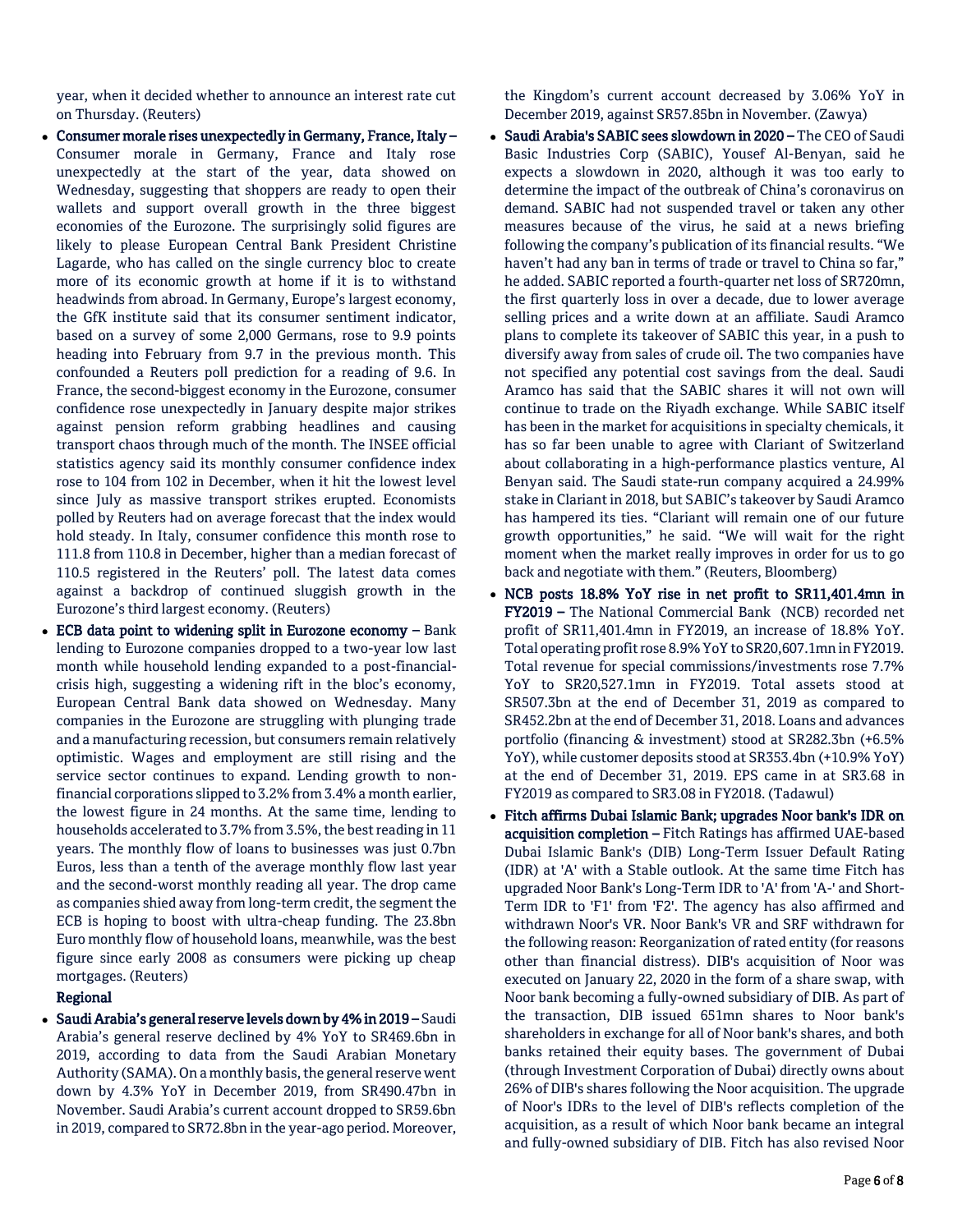bank's support assessment to institutional support from DIB, as the agency believes this would now be the primary form of support for Noor, in case of need. DIB's IDRs are based on potential support from the UAE authorities, as a domestic systemically important bank. In Fitch's view, this support would flow through to Noor bank if needed. The withdrawal of Noor's SRF reflects the completion of the acquisition and the change of support assessment to institutional from sovereign. The affirmation of DIB's IDRs, SR and SRF reflects Fitch's view of an extremely high probability of support available to the bank from the UAE authorities if needed. Fitch's view of support factors in the sovereign's strong capacity to support the banking system, sustained by sovereign wealth funds and recurring revenue mostly from hydrocarbon production. Fitch also expects high willingness from the authorities to support the banking sector. This has been demonstrated by the UAE authorities' long track record of supporting domestic banks, as well as by the authorities' close ties with and part-government ownership links to a number of banks. (Fitch Ratings)

- ENBD REIT announces 3Q2019 NAV of \$246mn ENBD REIT (CEIC), a Shari'ah compliant real estate investment trust managed by Emirates NBD Asset Management, has announced a net asset value (NAV) of \$246mn (\$0.98 per share) as at December 31, 2019. This follows the dividend payment to shareholders of \$4.9mn on December 17, 2019, as compared with the previous quarter's NAV of \$254mn cum-dividend. ENBD REIT's property portfolio value stands at \$429mn, reducing from \$435mn in the previous quarter, as a result of valuation losses predominantly in residential holdings, as well as smaller adjustments in the office and retail assets. These valuation losses are attributed to a general softness in the local real estate market. The portfolio comprises diverse holdings totaling 11 properties across office, residential and alternative asset classes. Occupancy across the portfolio improved slightly to 81% with a healthy Weighted Average Unexpired Lease Term (WAULT) of 3.37 years. As on December 31, 2019, the REIT's loan-to-value (LTV) ratio stood at 42%, and generated a net rental yield of 4.2% on NAV, or 8.7% on market capitalization at the prevailing share price. This week, ENBD REIT published a notice calling for an Extraordinary General Meeting (EGM) on February 12, 2020 to seek approval from shareholders to transition to a privately held structure, subject to various other regulatory approvals. The REIT's management believes that the proposed private structure is better suited for shareholders looking to realize improved returns over a fixed investment horizon. (Zawya)
- ADIB plans to end several banking services in the UK  $Abu$ Dhabi Islamic Bank (ADIB) has announced plans to streamline its UK operations which are aimed at ending several banking services as the Shari'ah compliant lender's UK branch plans to focus on commercial real estate financing. ADIB said that it will maintain its presence in the UK, with the focus on developing successful commercial real estate financing but will refrain from providing regulated services to customers, which includes account services, savings, deposits and safe deposit boxes. The bank said that the decision follows a rigorous evaluation process that took into consideration the high demand for commercial real estate financing in the UK, where the bank has built a strong full-service property financing solution to support clients'

investment strategies in commercial real estate in compliance with Islamic Shari'ah principles. (Zawya)

- Burgan Bank gets approval for selling stake in Bank of Baghdad – The Central Bank of Iraq (CBI) has approved the sale of Burgan Bank's 51.8% stake in Bank of Baghdad to United Gulf Holding Company (UGH), a sister company of the Kuwait-based bank and another subsidiary of the Kuwait Projects Holding Company (KIPCO). Although the transaction is forecast to have a one-time negative effect by KD9mn on the bank's 2019 net income, part of this effect is likely to be offset by KD4mn after the transaction is completed, according to a statement to Boursa Kuwait. The transaction will improve the Kuwaiti bank's quality of assets through reducing its bad debts by around KD34mn, representing 70 basis points (bps) on the group's bad debts ratio. On January 5, Burgan Bank highlighted that the deal allows it to focus on its main market in Kuwait while integrating and collaborating with its subsidiaries in Turkey, Algeria, and Tunisia. (Zawya)
- Banks to provide \$650mn loan for Kuwait wastewater plant  $A$ group of six local and international banks has agreed to provide a \$650mn 26-year loan to finance the construction and operation of Kuwait's Umm al-Hayman Company for Waste Water Treatment project, three of the lenders said. The consortium of banks is led by Al Ahli Bank of Kuwait, Commercial Bank of Kuwait and KfW IPEX-Bank. It also includes DZ Bank, the Korea Development Bank and Siemens Bank. Kuwait's Ministry of Public Works signed a public-private partnership (PPP) with the project company last week to develop the plant, the statement from the lenders said. Umm al-Hayman Company for Waste Water Treatment is 40% owned by its developers WTE Wassertechnik GmbH and Kuwait's International Financial Advisors, 10% by the Kuwait Investment Authority and 50% by Kuwait Authority for Partnership Projects (KAPP), it said. KAPP aims to offer shares to the public through an initial public offering (IPO) once the plant is operational, it said. (Zawya)